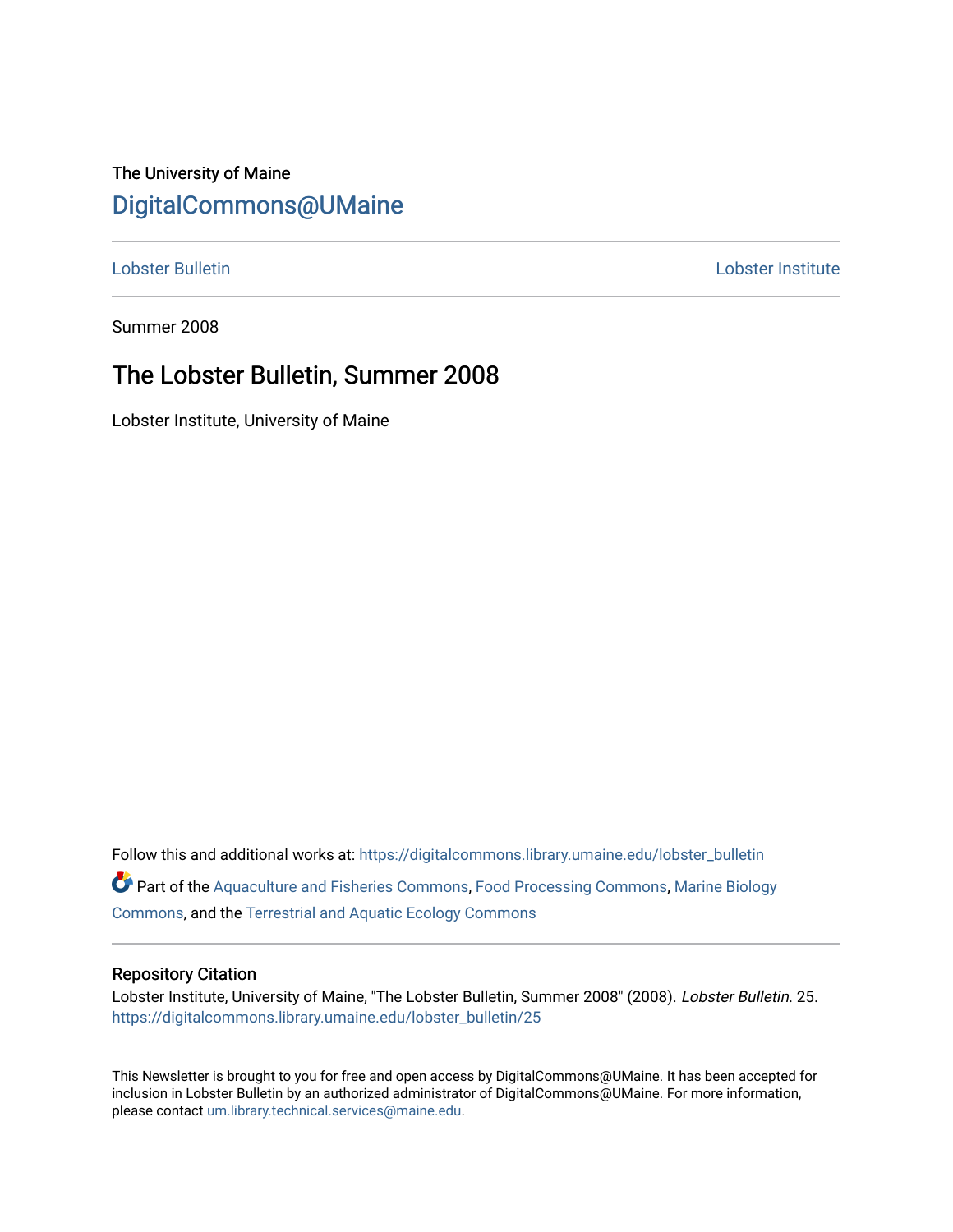

# **Summer 2008**

*"News, research updates, and information on lobsters and the lobster industry."*

#### **Published by the Lobster Institute**

**"Protecting and conserving the lobster resource, and enhancing lobstering as an industry…and a way of life."** 

## **Lobstermen's Town Meeting Draws Comments from Australia**

 Having read of the 2008 Canadian/U.S. Lobstermen's Town Meeting in the Spring 2008 *Lobster Bulletin*, Murray Hird, Director of Industry Development in the Department of Business, Economic and Regional Development in Australia's Northern Territory shared the following comments via email:

 "Another good *Lobster Bulletin* - some comments from an interested person in far away Darwin:

 Costs: I note 99.4 cpl for diesel. We are AU\$1.73 for same. A number of large cattle grazing operations here have just banded together to import fuel by the boat load in an effort to reduce costs. Given the effort of lobster fishermen and women to promote the sustainability of the industry is it unreasonable to suggest that biodiesel, being biodegradable in water, as a blend or straight B100 is a target for industry consideration? Made perhaps more attractive if it can come from a renewable source, such as algae or crop produced in such a way as not to compete with food producing resources?

 Pricing mechanisms: I note a number of elements of Dutch agribusiness involve the producers taking / being offered share holdings in critical value added parts of the business so that the dividends from the value added parts contribute to overall income. As an agibusiness banker I had many discussions with farmers lamenting the profits of the bank against their seemingly poor position. My response included a number of elements including 'Buy the bank shares – at least you get some of your money back!' I am unaware of the level of horizontal ownership within the industry - just a thought.

 As for bait: no brain waves here other than when we go crabbing, complete with our 5 pots, we have excellent results with chicken carcasses. Fish frames and heads work as well but these are not always to hand."  $\mathcal{R}$ 

**A summary report of the 2008 Canadian/U.S. Lobstermen's Town Meeting is available online at www.lobsterinstitute.org/index.php?page=87**

j

## **The Lobster Institute's C.O.R.E. Initiative Receives NOAA Funding**

 Recognizing the fact that the lobster fishery is virtually the sole remaining viable commercial fishery in Maine and the Northeast, and that this industry has an estimated economic impact in the U.S. of \$0.7-\$1.2 billion, the National Oceanic and Atmospheric Administration (NOAA) has approved funding of the Lobster Health Coalition component of the Lobster Institute's C.O.R.E. Initiative. \$178,421 in Federal funding will be available in September for the Institute to get this project underway.

 According to Dr. Bob Bayer, Executive Director of the Lobster Institute and the projects principal investigator, "We must be proactive in sustaining both the lobster resource and the lobster industry, which employs thousands of citizens, many in economically depressed areas. The lobster fishery's continued success is particularly dependent on the long-term health of the lobster and its habitat, both of which are major and continuing research priorities of the Lobster Institute through its C.O.R.E. Initiative." Bayer noted that in Maine alone there are over 5,800 licensed commercial lobstermen, and the fishery's landings in 2007 totaled

**– cont. on page 3**

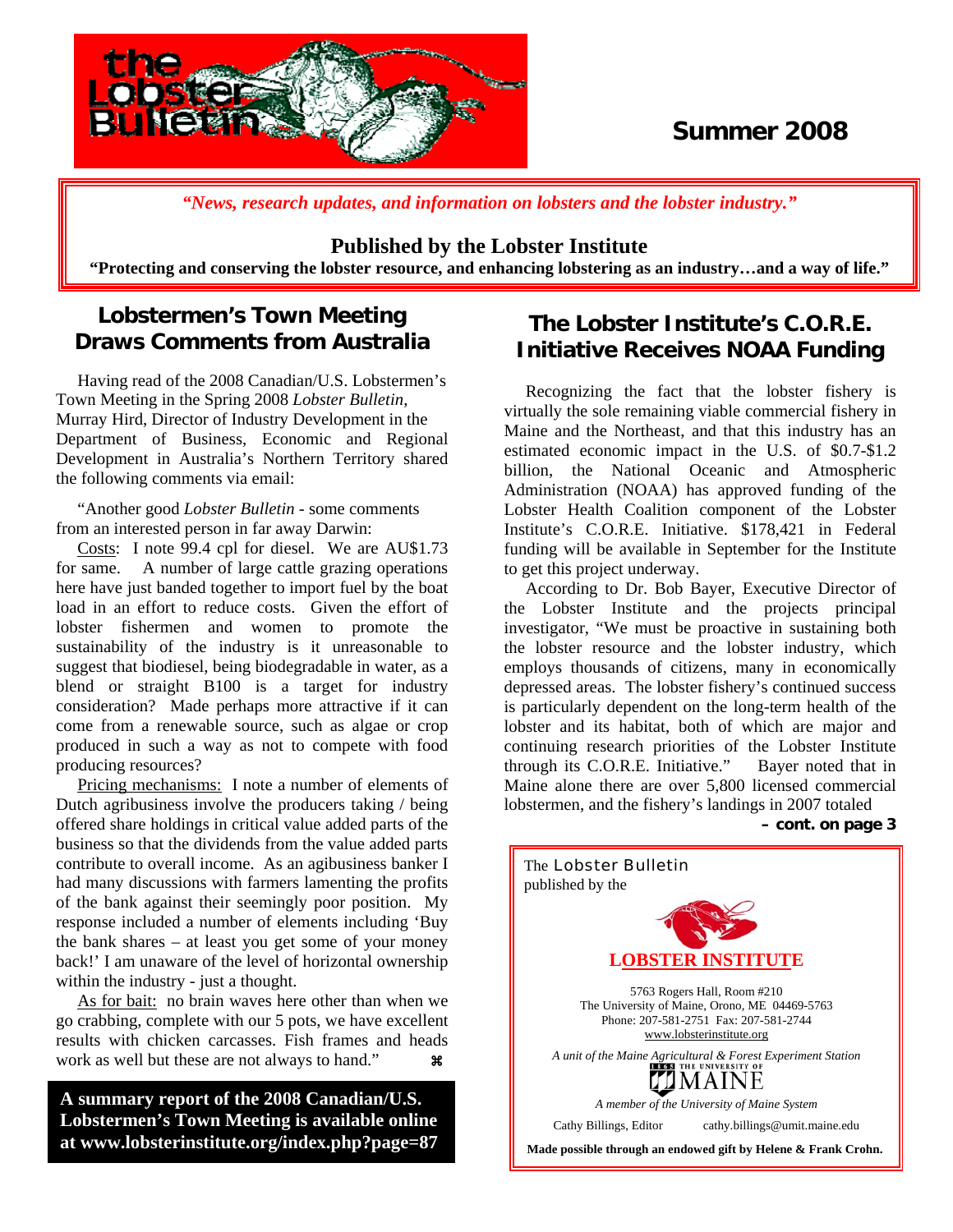

#### **Lobster College is Back**

See enrollment information above.

 Lobster College is back after a five-year hiatus, and you don't even need SATs to enroll! Registrations are now being accepted for this most unique learning vacation, organized by the Lobster Institute at the University of Maine and hosted by the Kenniston Hill Inn B&B in Boothbay, Maine. "Folks who join us for Lobster College will experience hands-on learning about lobsters directly from lobstermen and lobster dealers, as well as from University of Maine faculty," said Dr. Robert Bayer, executive director of the Lobster Institute.

 According to Lobster College alumnus Paul Oswald from Cleveland, Ohio, "The words great and excellent

are much overused in our society. But these words must be used to describe this program. Five star all the way."

 "We'll haul traps, we'll study lobster biology, and of course we'll enjoy lobster at every lunch, dinner, and then some," said Bayer. **a a** 



Check out the Lobster Institute website at www.lobsterinstitute.org, providing the definitive site for lobster information …… with nearly 200 links.

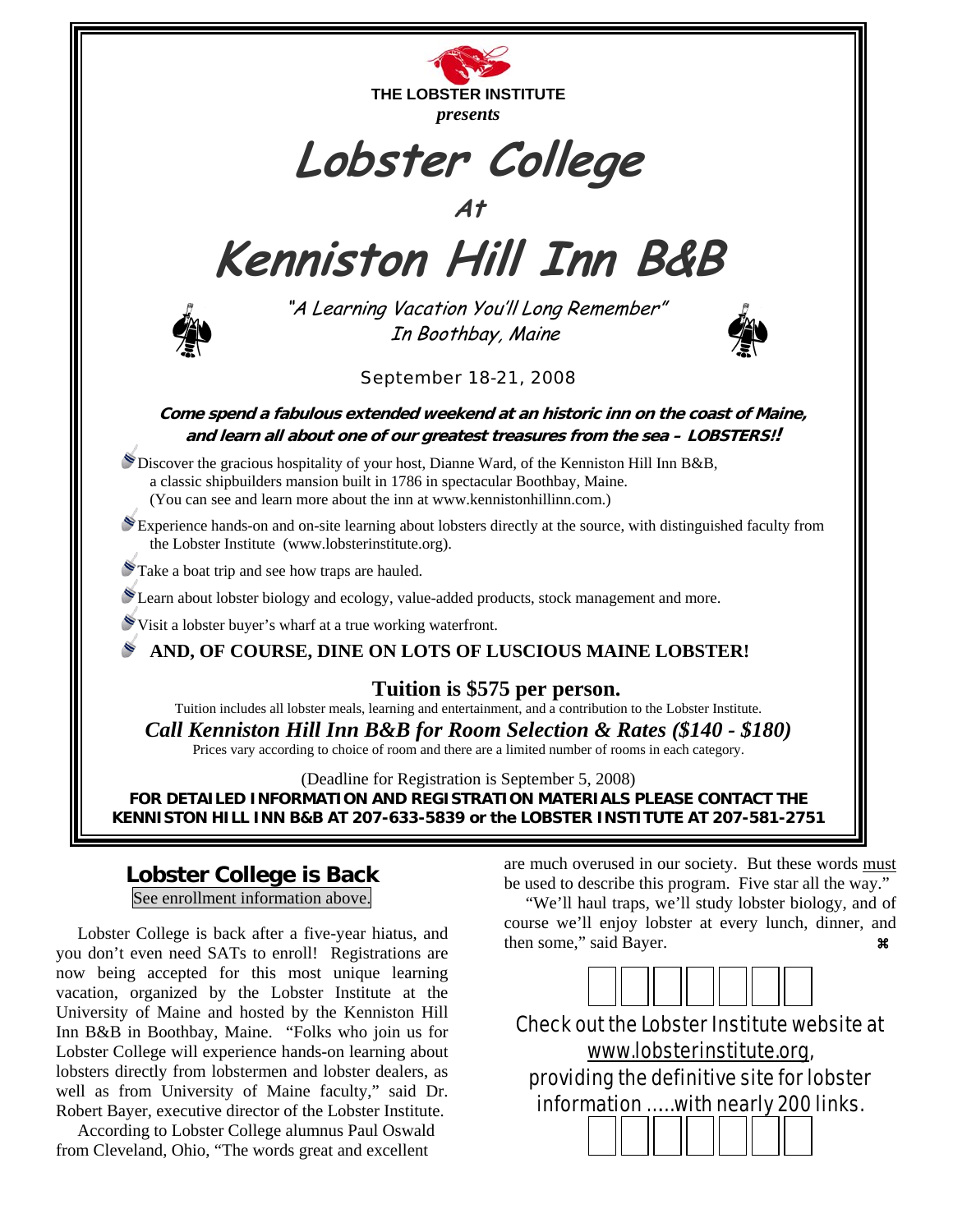**Contact us at 207-581-2751 if you would like to sponsor our "Research Report" and see your logo here!** 



# **Research Report**

*Readers may contact the Lobster Institute for more detailed information on any of these projects.*

 **Lobster Health Coalition (cont. from page 1)**  approximately 63 million pounds, valued at close to \$280,000,000. These account for about 80% of total U.S. landings. In addition, the American lobster ranked second on the U.S. seafood export list by dollar value in 2006.

The objective of the project is to form a Lobster Health Coalition with membership to include scientists and industry representatives from throughout the lobster fishing regions of the Northeast U.S. and Atlantic Canada. The Coalition will work together to collect baseline lobster health data, and encourage a logical progression of research to address lobster health issues – bringing together and building upon work already done or in progress, thus avoiding duplication and promoting efficiency. The Coalition will also unify efforts to obtain the needed funding for this research.

 The Lobster Institute will work with the manager of the Maine Aquatic Animal Health Laboratory (MAAHL) at UMaine, Deborah Bouchard, who serves as co-PI for the project. Bouchard stated that the intent is to "develop a region-wide lobster health program focusing on pathogen biology and disease epidemiology - with strategies for prevalence testing, disease diagnostics, and lobster health management." An MAAHL project begun in 2007 will serve as a model to be adapted by the Coalition for regional sampling. The Maine project, (spearheaded by Bouchard and current AVS graduate student and veterinarian, Dr. David Basti) included bacterial screening, viral testing, histology and electron microscopy of samples taken from ambient wild lobster populations. Hemolymph samples are in the process of being analyzed for physiological parameters such as bicarbonate, lactate, protease assays, ions, and electrolytes, as well as stress hormones and heat shock proteins. Hemolymph was also collected in RNAlater for future viral work. Analysis of the project's testing results will allow for targeted measures of lobster health.

 "A successful Coalition will be a major communications channel among and between scientists and fishermen. It will be instrumental in safeguarding the lobster stock from current and rapidly emerging diseases, thus helping secure the future viability of the lobster industry," said Bayer.

- **Determining the Health Risks of Lobster Bait to Marine Animals** – Lobster Institute Cooperative Research Associates Dr. Ian Bricknell, Deborah Bouchard, and Una McCarthy from the University of Maine have received funding from Maine's Lobster Research, Education, and Development Board to investigate the possible microbial pathogens contained within a range of currently used lobster baits to assess the disease risks of non-indigenous fish offal based attractants. The goals of the project will be to provide a strategy for reducing the risks of inadvertent introduction of an exotic disease to Maine and provide suitable lobster bait based on the avoidance of diseased fish by-products. The project will include bacterial and viral analysis, establishing the survival profile of pathogens in a variety of baits, and investigating what happens to the pathogen load when the baits are processed. It is anticipated the project will take up to one year to complete. Results will be available in a future *Lobster Bulletin*.
- **Study to Investigate Lobster Stressors** Lobster Institute Cooperative Research Associates Deborah Bouchard, Dr. David Basti and Dr. Ian Bricknell have received funding from Maine's Lobster Research, Education, and Development Board for a project entitled "Tools and techniques to recognize lobster stressors throughout the supply chain and development of best management practices to reduce or eliminate stress on lobsters." Project goals include: 1) To investigate potential indicators of stress in lobsters that may be useful in assessing their short-term well-being and offer predictability for long-term survival. (i.e. temperature, air exposure); 2) The identification of points of vulnerability in the movement of lobsters from the field to fork. (i.e. hauling, handling, storage); 3) Propose corrective strategies and best management practices for lobstermen, pound owners and distributors. Both controlled laboratory stress tests and field sampling will be used. A key component of the project is to educate lobster fishermen and pound owners about best management practices so that they will be able to recognize and take preventative measures to minimize stress in their final product. A more detailed report and results will be published in future *Lobster Bulletins*. a